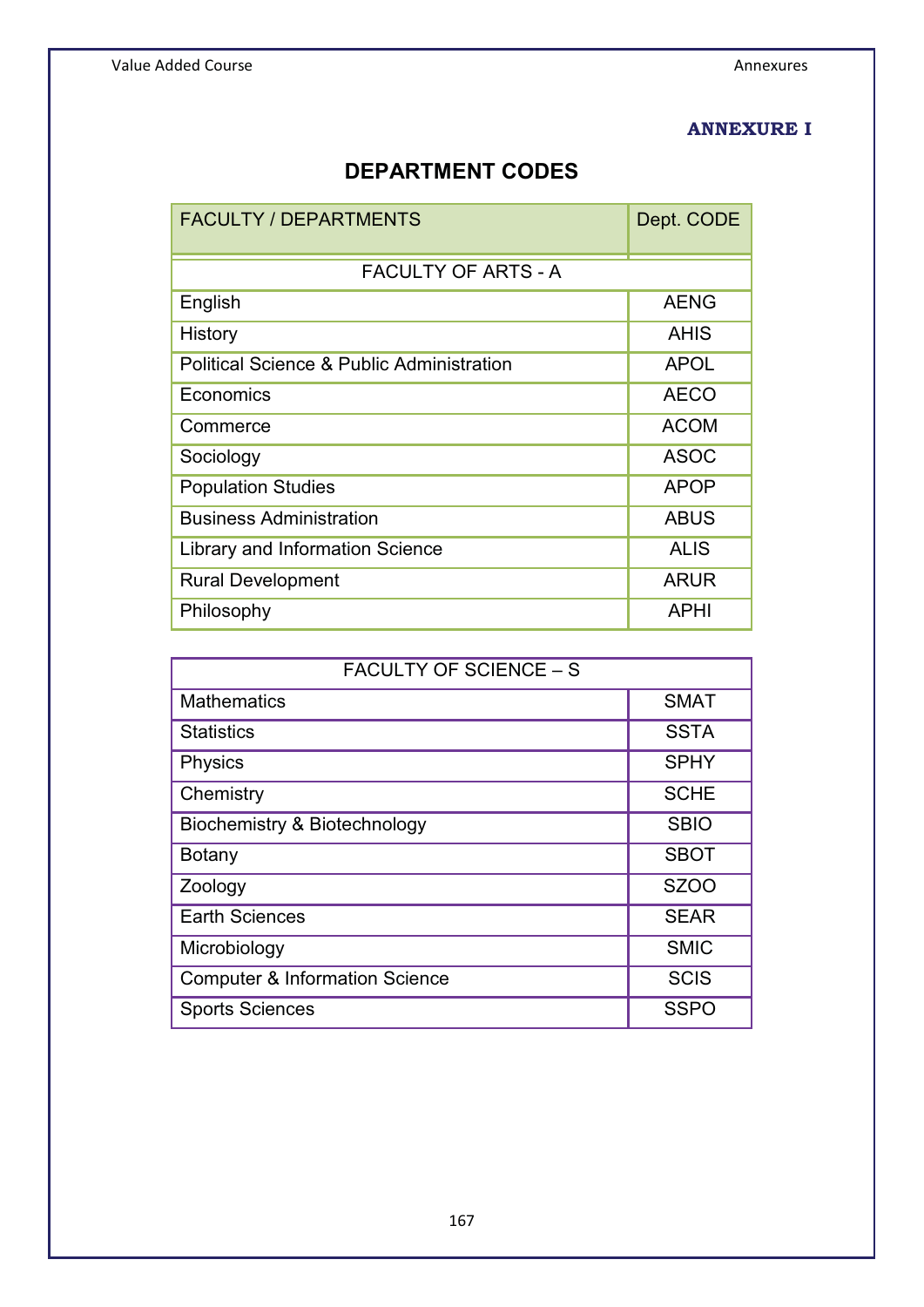Value Added Course **Annexures** Annexures **Annexures** 

| <b>FACULTY OF Marine Sciences - C</b> |             |
|---------------------------------------|-------------|
| <b>CAS Marine Biology</b>             | <b>CMAB</b> |

| <b>FACULTY OF INDIAN LANGUAGES - L</b> |        |  |
|----------------------------------------|--------|--|
| Tamil                                  | LTAM   |  |
| Hindi                                  | I HIN  |  |
| <b>Advanced Studies - Linguistics</b>  | I I IN |  |

| <b>FACULTY OF ENGINEERING &amp; TECHNOLOGY - E</b> |             |
|----------------------------------------------------|-------------|
| <b>Chemical Engineering</b>                        | <b>ECHE</b> |
| <b>Civil Engineering</b>                           | <b>ECIV</b> |
| Civil & Structural Engineering                     | <b>ESTR</b> |
| Computer Science & Engineering                     | <b>ECSE</b> |
| <b>Electrical Engineering</b>                      | EEEE        |
| Electronics & Communication Engineering            | <b>EECE</b> |
| Electronics & Instrumentation Engineering          | EEIE        |
| <b>Information Technology</b>                      | <b>EINT</b> |
| <b>Mechanical Engineering</b>                      | <b>EMEC</b> |
| <b>Manufacturing Engineering</b>                   | <b>EMAN</b> |
| Pharmacy                                           | <b>EPHA</b> |
| <b>Skill Development</b>                           | <b>ECSD</b> |
| <b>English Section</b>                             | <b>EENS</b> |
| <b>Mathematics Section</b>                         | <b>EMAS</b> |
| <b>Physics Section</b>                             | <b>EPHS</b> |
| <b>Chemistry Section</b>                           | <b>ECHS</b> |
|                                                    |             |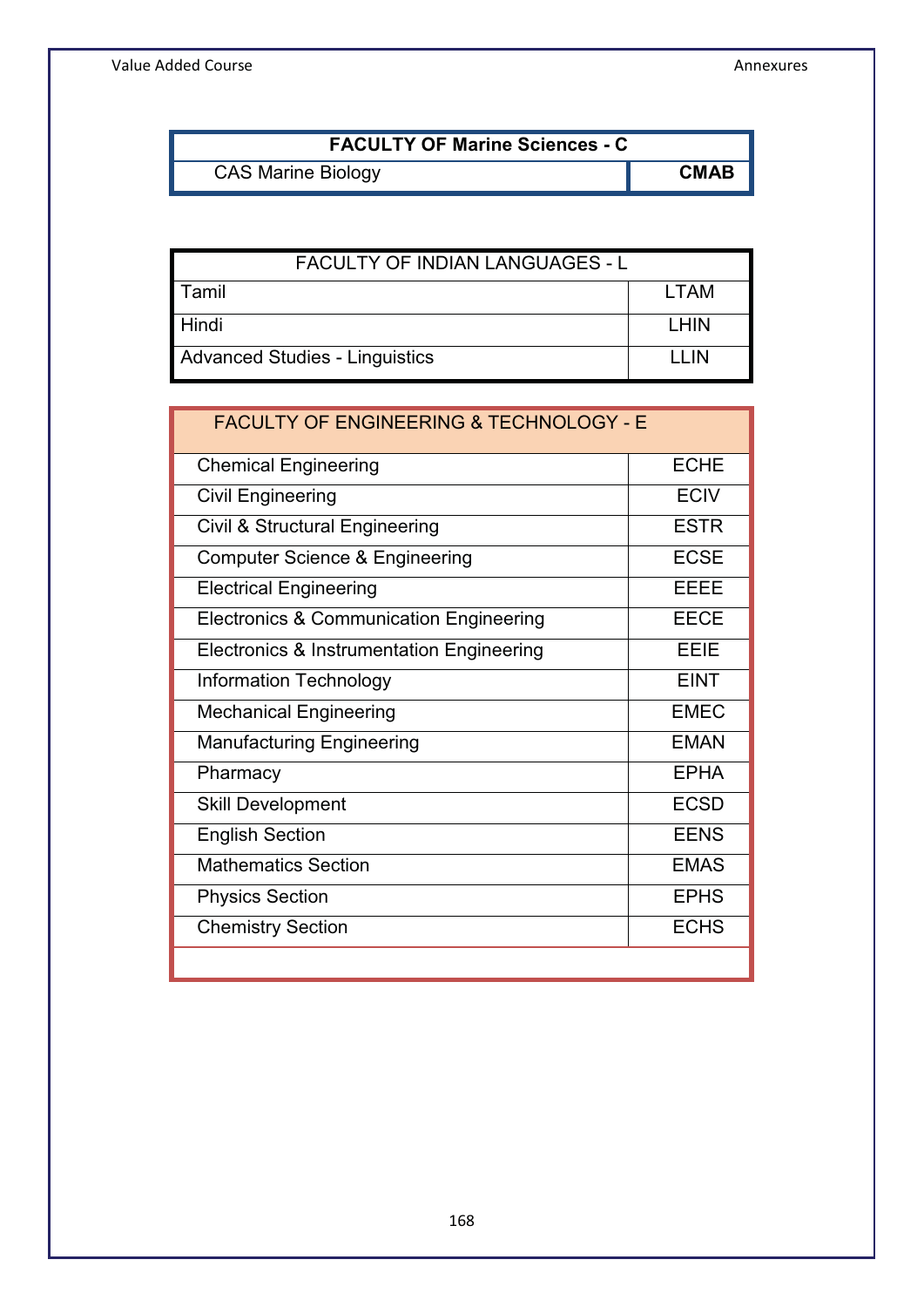| <b>FACULTY OF EDUCATION - U</b> |             |  |  |
|---------------------------------|-------------|--|--|
| Education                       | <b>UEDU</b> |  |  |
| Psychology                      | <b>UPSY</b> |  |  |
| <b>Physical Education</b>       | <b>UPED</b> |  |  |
| <b>Lifelong Learning</b>        | ULIL        |  |  |
| <b>Yoga Studies</b>             | <b>UCYS</b> |  |  |

| <b>FACULTY OF FINE ARTS - F</b>    |             |  |  |  |
|------------------------------------|-------------|--|--|--|
| <b>Music</b>                       | <b>FMUS</b> |  |  |  |
| <b>FACULTY OF MEDICINE - M</b>     |             |  |  |  |
| <b>RMMCH</b>                       | <b>MGEN</b> |  |  |  |
| Anatomy                            | <b>MOMY</b> |  |  |  |
| Physiology                         | <b>MPHY</b> |  |  |  |
| Biochemistry                       | <b>MBIO</b> |  |  |  |
| Pharmacology                       | <b>MPHA</b> |  |  |  |
| Pathology                          | <b>MPAT</b> |  |  |  |
| Microbiology                       | <b>MMIC</b> |  |  |  |
| <b>Forensic Medicine</b>           | <b>MFOM</b> |  |  |  |
| <b>Community Medicine</b>          | <b>MCOM</b> |  |  |  |
| <b>Medicine</b>                    | <b>MMED</b> |  |  |  |
| Surgery                            | <b>MSUR</b> |  |  |  |
| Cardiology                         | <b>MCAR</b> |  |  |  |
| <b>Obstetrics &amp; Gynecology</b> | <b>MOBG</b> |  |  |  |
| Pediatrics                         | <b>MPED</b> |  |  |  |
| <b>TB &amp; Chest Disease</b>      | <b>MTBC</b> |  |  |  |
| Dermatology, Venereal & Leprosy    | <b>MDVL</b> |  |  |  |
| Orthopedics                        | <b>MORT</b> |  |  |  |
| <b>Emergency Medicine</b>          | <b>MEMM</b> |  |  |  |
| <b>ENT</b>                         | <b>MENT</b> |  |  |  |
| Ophthalmology                      | <b>MOPH</b> |  |  |  |
| Psychiatry                         | <b>MPSY</b> |  |  |  |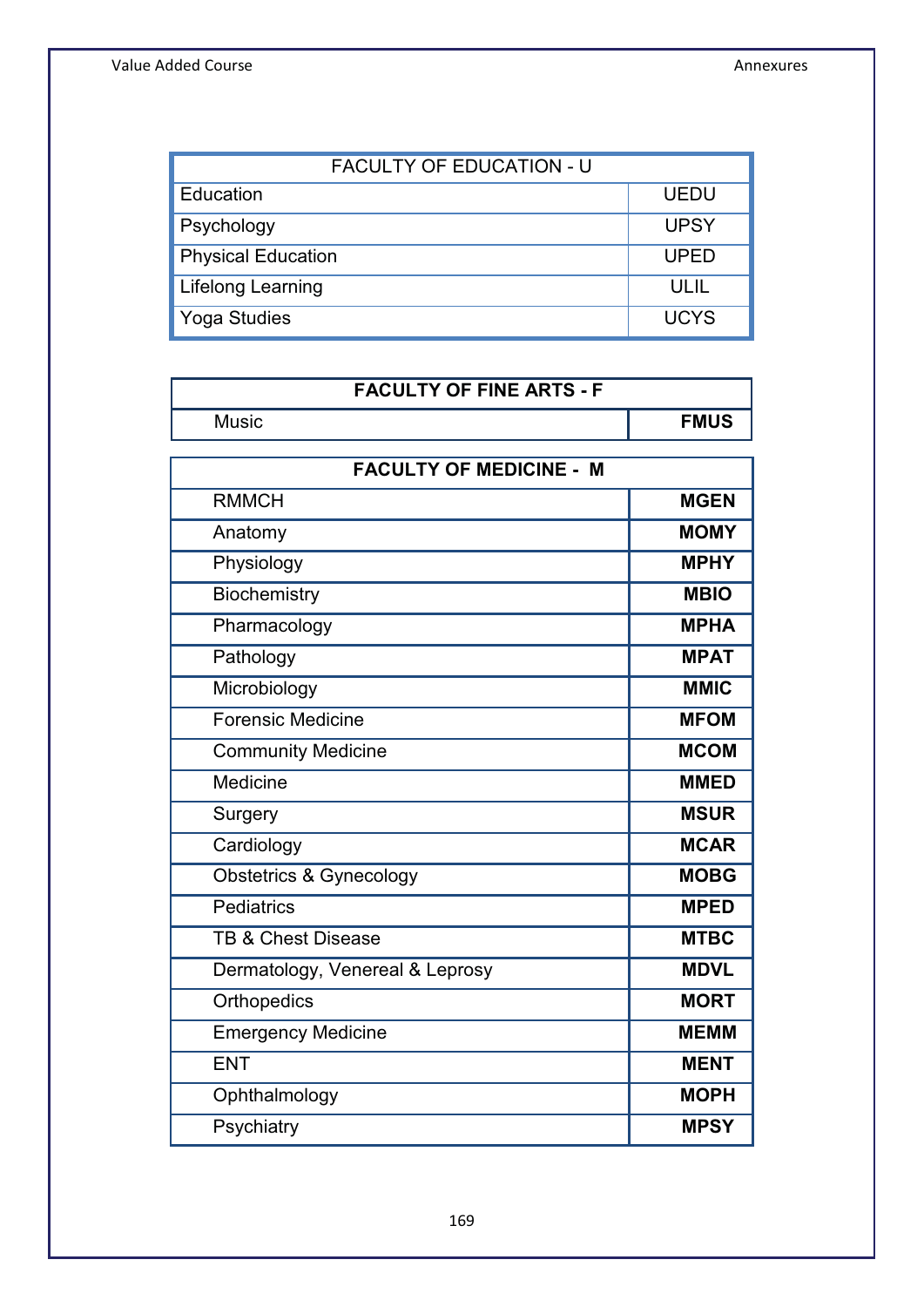| Radiology                            | <b>MRAD</b> |
|--------------------------------------|-------------|
| Physical Medicine & Rehabilitation / | <b>MPMR</b> |
| Physiotherapy                        |             |
| Anaesthesiology                      | <b>MANA</b> |
| <b>Neuro Surgery</b>                 | <b>MNES</b> |
| Urology                              | <b>MURO</b> |
| <b>Plastic Surgery</b>               | <b>MPLS</b> |
| <b>Nursing</b>                       | <b>MNUR</b> |

| <b>FACULTY OF AGRICULTURE - G</b>       |             |  |  |  |
|-----------------------------------------|-------------|--|--|--|
| <b>Agriculture Departments</b>          | <b>GGEN</b> |  |  |  |
| Agronomy                                | GAGR        |  |  |  |
| Soil Science and Agricultural Chemistry | <b>GSSC</b> |  |  |  |
| <b>Genetics and Plant Breeding</b>      | <b>GGPB</b> |  |  |  |
| Microbiology                            | <b>GMIC</b> |  |  |  |
| <b>Plant Pathology</b>                  | <b>GPAT</b> |  |  |  |
| Entomology                              | <b>GENT</b> |  |  |  |
| <b>Agricultural Economics</b>           | <b>GECO</b> |  |  |  |
| Horticulture                            | <b>GHOR</b> |  |  |  |
| Animal Husbandry                        | <b>GAHS</b> |  |  |  |
| <b>Agricultural Extension</b>           | <b>GEXT</b> |  |  |  |

| <b>FACULTY OF DENTISTRY - D</b>                 |             |  |  |  |
|-------------------------------------------------|-------------|--|--|--|
| <b>RMDCH</b>                                    | <b>DGEN</b> |  |  |  |
| Periodontics                                    | <b>DPER</b> |  |  |  |
| Orthodontics                                    | DORT        |  |  |  |
| Oral Pathology & Microbiology                   | <b>DOPM</b> |  |  |  |
| Pedodontics                                     | <b>DPED</b> |  |  |  |
| Oral Medicine & Radiology                       | <b>DOMR</b> |  |  |  |
| Oral & Maxillofacial Surgery                    | <b>DOMS</b> |  |  |  |
| <b>Public Health Dentistry</b>                  | DPHD        |  |  |  |
| Prosthodontics                                  | <b>DPRO</b> |  |  |  |
| <b>Conservative Dentistry &amp; Endodontics</b> | DEND        |  |  |  |
|                                                 |             |  |  |  |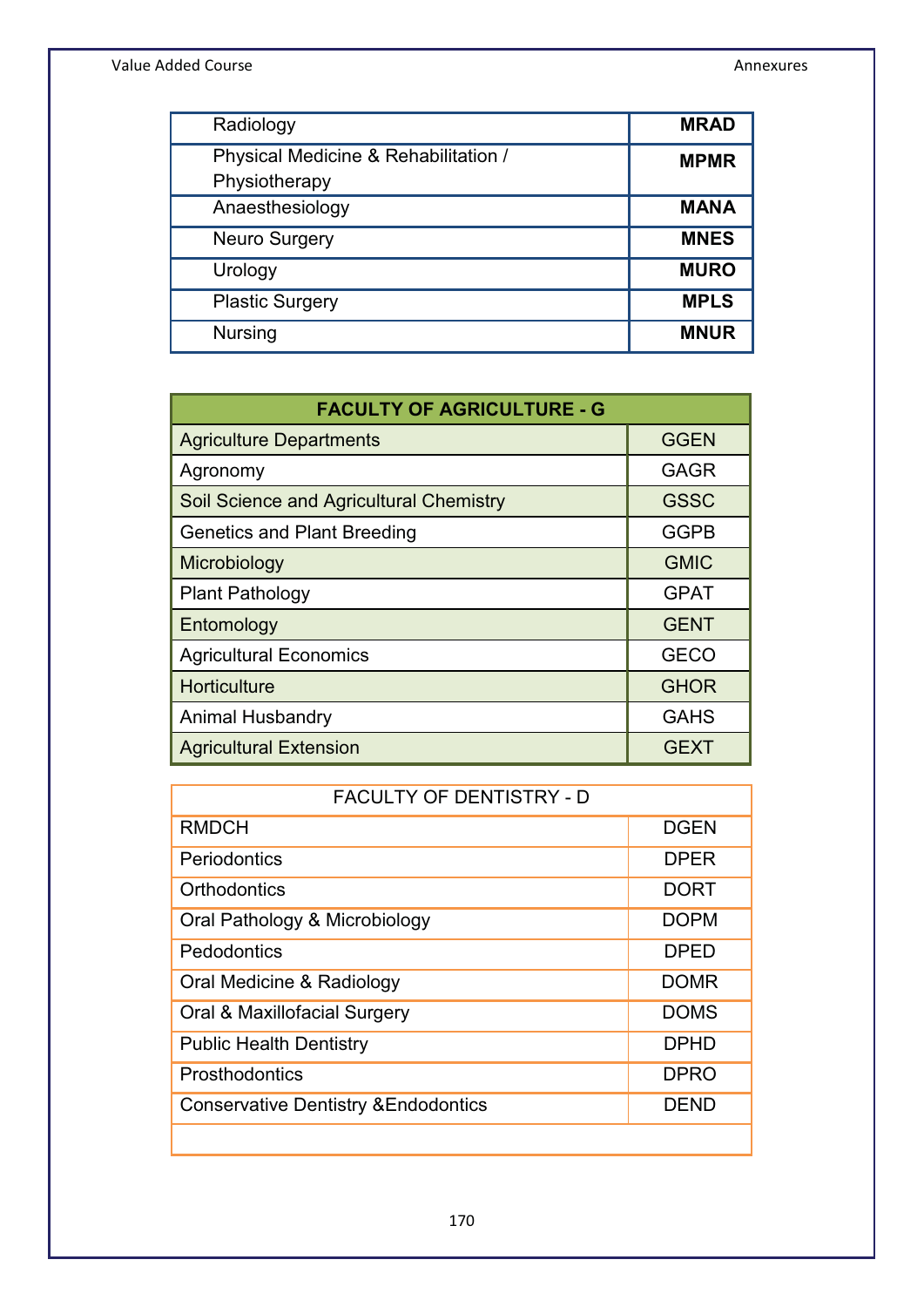## **ANNEXURE - II**

# **REGISTRATION FORM VALUE ADDED COURSE ANNAMALAI UNIVERSITY**

Name of the Student :  $\cdot$  :

Register Number : (Given in the ID-Card)

Name of the Programme :

Year of the Study :  $\cdot$  : (First year, Second year etc.,)

Semester : (ODD/EVEN)

Choice of the Vale Added Course :

Department and Faculty offering : the VAC opted

#### *Note:*

# **Signature of the Student**

*The form has to be filled up by the student and handed over to the Head of the Department within Seven days after the opening of the semester. Option once exercised cannot be changed after forwarding the list to the respective Deans*

*Office Use.Only* 

Professor and Head Dean Dean Dean Department of Faculty of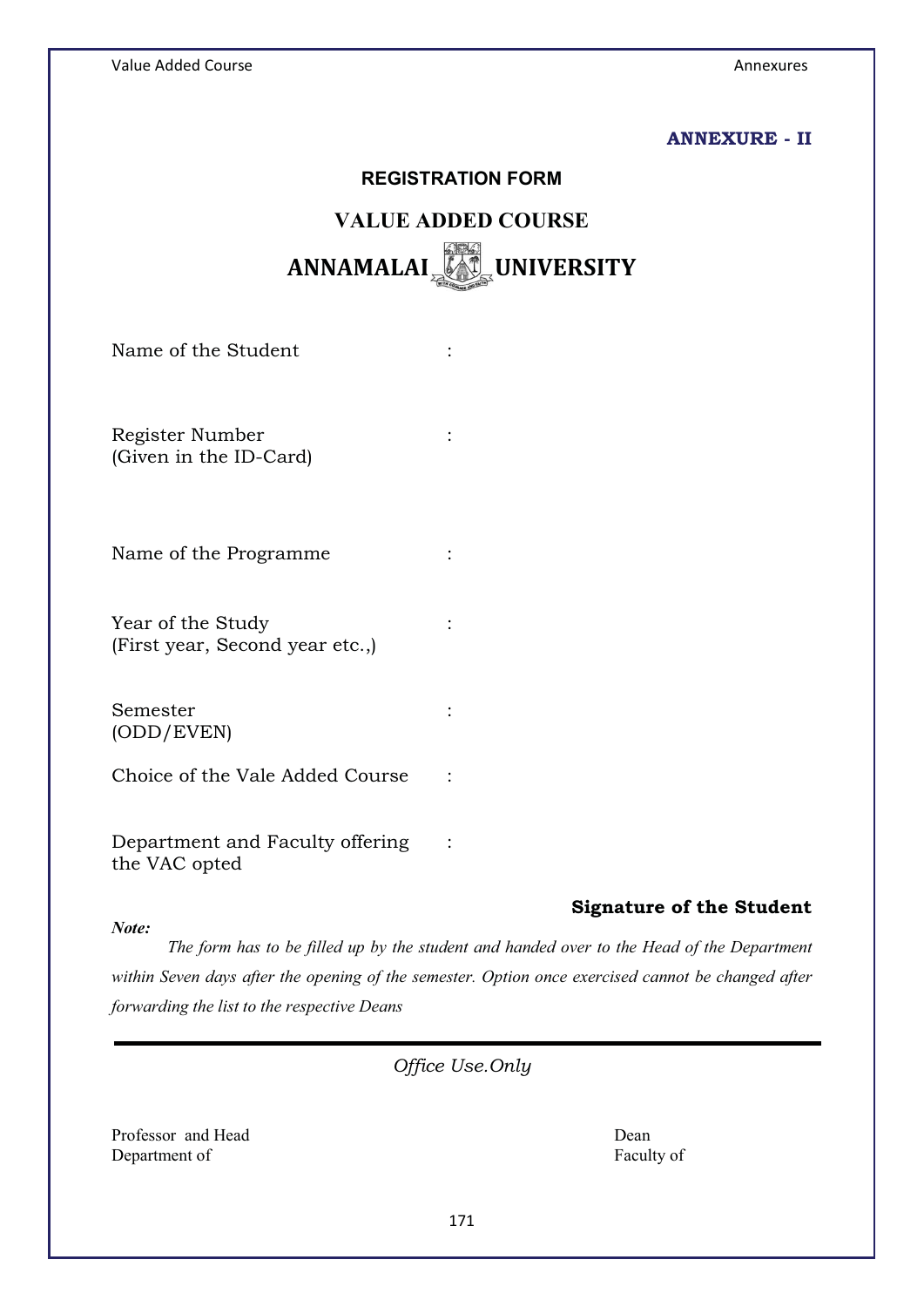# **ANNEXURE – III**

# ANNAMALAI UNIVERSITY ERTIFICATE OF MERRIT

**This Certificate is awarded to** 

**Name (Reg. No.\_\_\_\_\_\_\_\_\_)** 

**Of\_\_year,| M.A. /M.Sc. in <Programme for successfully completing the Value Added Course on\_\_\_\_\_\_\_\_\_\_\_\_\_\_\_\_\_\_\_\_\_** 

**Conducted by the Department of \_\_\_\_\_\_\_\_,** 

Faculty of \_\_\_\_\_\_\_\_\_\_\_ during\_< Month and Year>\_\_\_\_.

 **He/She has secured \_\_\_\_\_Grade** 



Controller of Examinations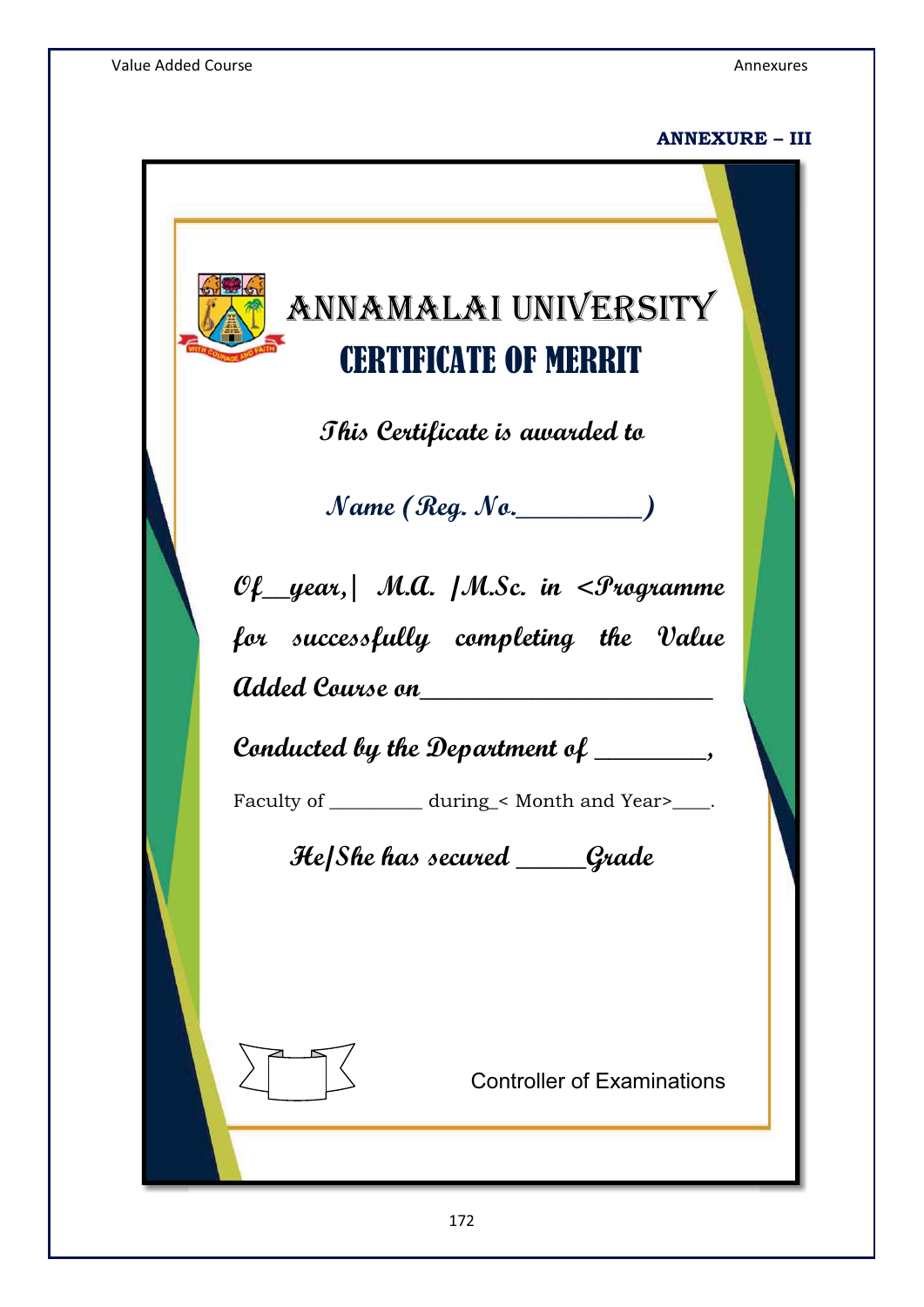## **ANNEXURE IV**

# **DETAILS OF COMPLETION OF VALUE ADDED COURSE**

Name of the Department &Division :

Name of the Value Added course offered :

Name of the Faculty offered the course :

Name of the co-ordinator :

E- mail :

Contact :

Details of students attended the course:

| S.No | Name of | Reg.No. | <b>Programme</b> | Semester   Marks | Grade |
|------|---------|---------|------------------|------------------|-------|
|      | the     |         |                  |                  |       |
|      | student |         |                  |                  |       |
|      |         |         |                  |                  |       |
|      |         |         |                  |                  |       |
|      |         |         |                  |                  |       |
|      |         |         |                  |                  |       |
|      |         |         |                  |                  |       |
|      |         |         |                  |                  |       |
|      |         |         |                  |                  |       |
|      |         |         |                  |                  |       |
|      |         |         |                  |                  |       |
|      |         |         |                  |                  |       |

**Signature of the Course Teacher**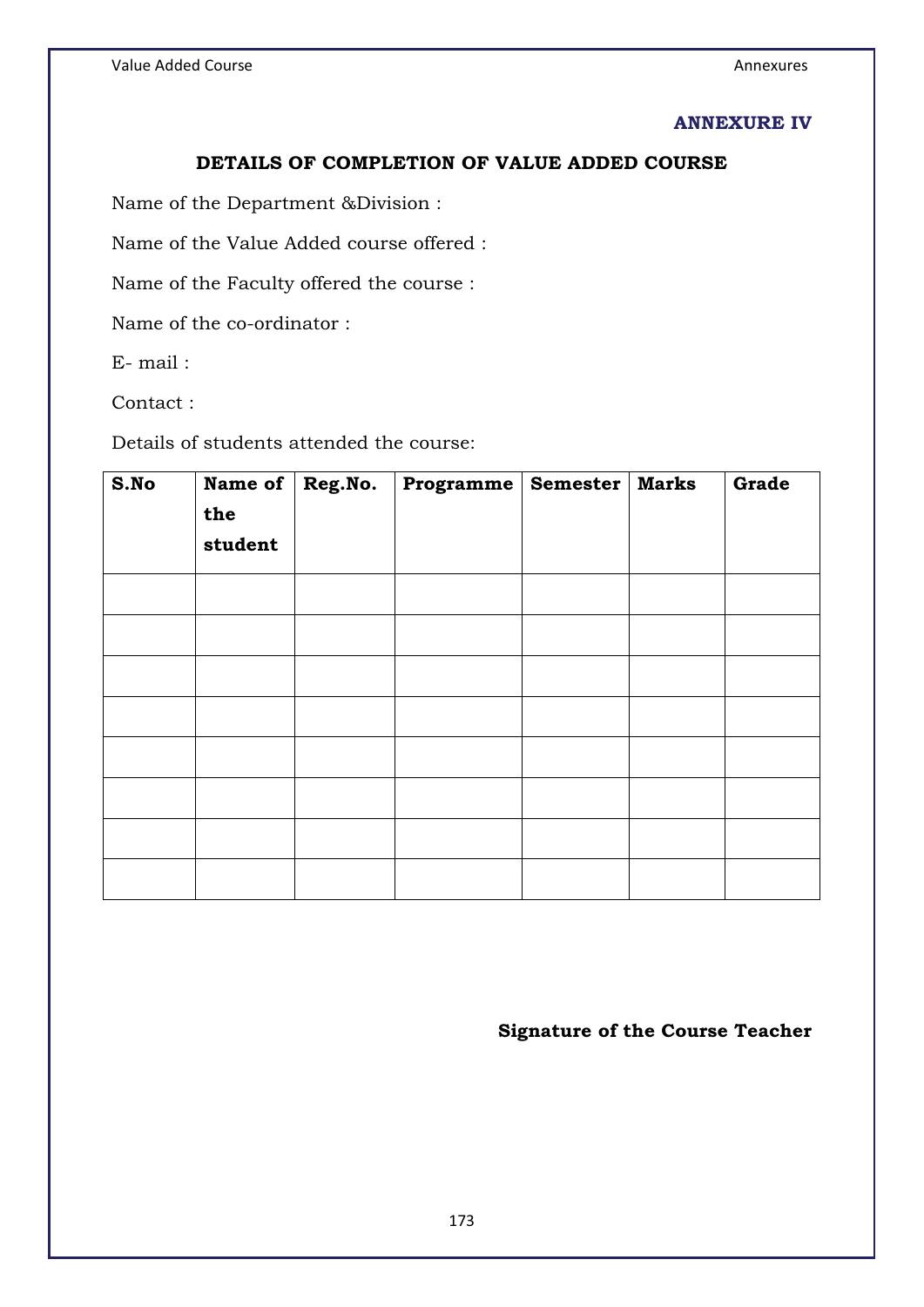#### **ANNEXURE-V**



#### **ANNAMALAI UNIVERSITY**

**FACULTY OF \_\_\_\_\_\_\_\_\_\_\_\_\_\_\_\_\_\_\_\_\_\_\_\_\_\_** 

# **DEPARTMENT OF \_\_\_\_\_\_\_\_\_\_\_\_\_\_\_\_\_\_\_\_\_**

**SWAYAM – MOOC COURSES** 

#### **Application for Credit Transfer**

Name of the student : University Enrollment No.: University Register No. : Programme : Semester : Title of MOOC Course : Course Duration (in weeks) and No. of Credits: Marks Obtained out of 100: Credit Transfer in-lieu of : (Name of Elective Course offered by the dept. with course code) Mobile No. used for SWAYAM: Email ID used for SWAYAM:

Certified that I have not studied any departmental course with similar/overlapping contents or with similar title

Signature of the student with date

#### **Counter-signed with date**

### **SWAYAM MENTOR THE DEPARTMENT**

Mobile No.: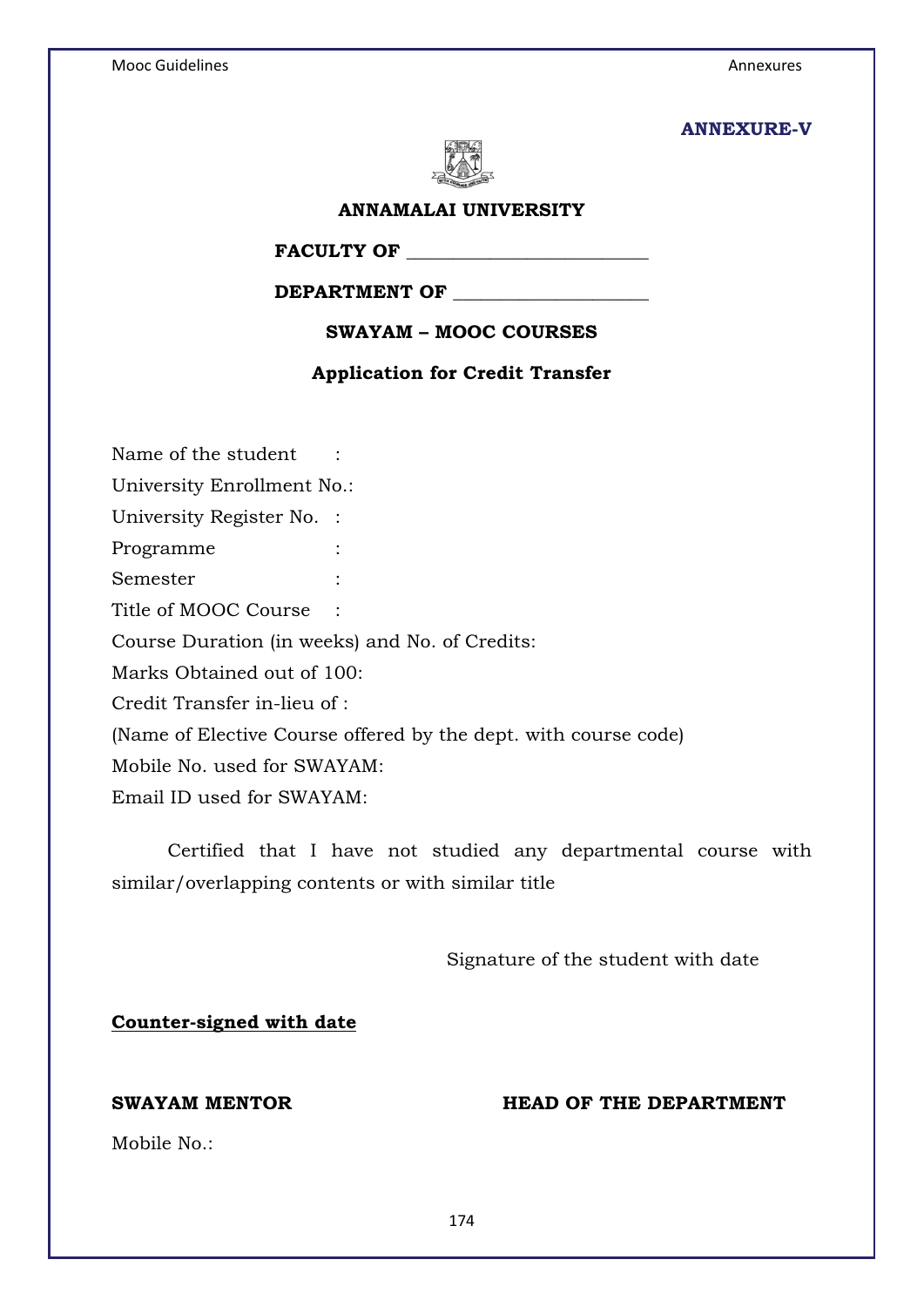#### **ANNEXURE-VI**



#### **ANNAMALAI UNIVERSITY**

**FACULTY OF \_\_\_\_\_\_\_\_\_\_\_\_\_\_\_\_\_\_\_\_\_\_\_\_\_\_** 

# **DEPARTMENT OF \_\_\_\_\_\_\_\_\_\_\_\_\_\_\_\_\_\_\_\_\_**

# **List of students Enrolled/registered for SWAYAM – MOOC COURSES during \_\_\_\_\_\_\_\_\_\_\_\_\_\_\_**

| S.No | Enrol No. | Reg.<br>No | Name of<br>the<br>student | Programme | Semester | Title of<br>MOOC<br>Course | Whether<br>NPTEL/<br>$\boldsymbol{\mathsf{UGC}}$ | Course<br><b>Duration</b><br>(in weeks) | Whether<br>registered<br>for exam<br>(Yes/No) |
|------|-----------|------------|---------------------------|-----------|----------|----------------------------|--------------------------------------------------|-----------------------------------------|-----------------------------------------------|
|      |           |            |                           |           |          |                            |                                                  |                                         |                                               |
|      |           |            |                           |           |          |                            |                                                  |                                         |                                               |
|      |           |            |                           |           |          |                            |                                                  |                                         |                                               |
|      |           |            |                           |           |          |                            |                                                  |                                         |                                               |
|      |           |            |                           |           |          |                            |                                                  |                                         |                                               |
|      |           |            |                           |           |          |                            |                                                  |                                         |                                               |
|      |           |            |                           |           |          |                            |                                                  |                                         |                                               |
|      |           |            |                           |           |          |                            |                                                  |                                         |                                               |
|      |           |            |                           |           |          |                            |                                                  |                                         |                                               |
|      |           |            |                           |           |          |                            |                                                  |                                         |                                               |

#### SWAYAM MENTOR **HEAD OF THE DEPARTMENT**